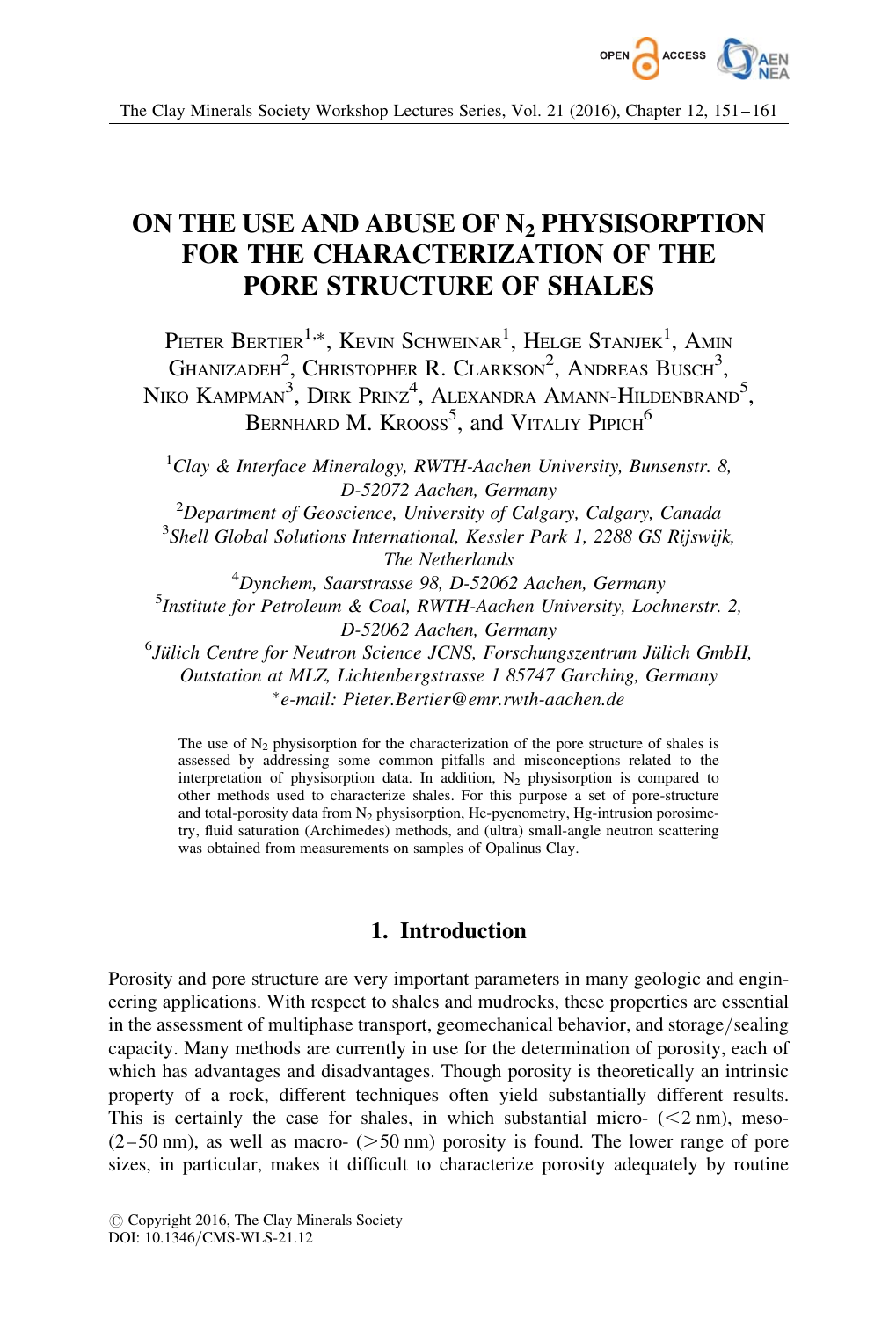methods such as those used for conventional reservoir rocks (e.g. petrography, X-ray micro-tomography, Hg-intrusion porosimetry).

The increase in commercial production of shale hydrocarbons over the past decade has resulted in a much-increased demand for porosity and pore-structure data for shales. To meet that demand, the geoscience research community has adopted methods from other disciplines which had proven useful in the characterization of micro- and mesoporous materials. One of those is  $N_2$  physisorption analysis, a method which relies on physical adsorption of nitrogen gas at liquid nitrogen temperature (77 K). Adsorbed amounts of gas are measured (volumetrically or gravimetrically) as a function of relative pressure (absolute/saturation pressure). The resulting isotherms reflect mechanisms of pore filling, the physics of which can be used to infer pore volume and area distributions. N<sub>2</sub> physisorption analysis is an attractive method for characterizing shales because it is commercially available, inexpensive, and comes with commercial data-processing software which produces a myriad of information about the pore system of the samples being analyzed. The method was originally developed for applications in material sciences and physical chemistry (ceramics, catalysts, separation technology, pharmaceuticals, etc.). Substantial progress has been made recently in the interpretation of gas physisorption isotherms due to the development of novel engineered nanomaterials (reviewed by Thommes and Cychosz, 2014). These are ideal standards for characterizing physisorption mechanisms, because their pore structure is homogeneous and ordered, which allows for accurate quantitative assessment by diffraction methods.

CO2 physisorption analysis is commonly used for characterization of micropores and is complementary to the  $N_2$  method. Ar physisorption (at 87 K) has certain advantages over  $N_2$  (Thommes and Cychosz, 2014), but to date it has not been applied much in shale characterization. These techniques will not be addressed further here.

# 2. Principles of  $N_2$  physisorption

When nitrogen gas is in contact with a solid at 77 K, a specific number of gas molecules will be attracted to the surface of the solid by van der Waals forces (Thommes and Cychosz, 2014). This process is known as physical adsorption or physisorption. The interaction energy of physisorption is low, which distinguishes it from chemisorption (Rouquerol et al., 2014). Physisorption is thermodynamically reversible at isothermal conditions, which is not the case for chemisorption. Chemisorption is insignificant in the case of  $N_2$  on shales and so is not considered further here.

The number of physisorbed molecules depends on the relative pressure of the  $N_2$  gas in equilibrium with it. Relative pressure  $(p/p_0)$  is the ratio of absolute gas pressure to saturation pressure, *i.e.* the pressure at which the unconfined gas condenses. The saturation pressure of  $N_2$  at 77 K is 101.3 kPa because 77 K is the boiling point of  $N_2$ . At a given relative pressure, the amount of gas at a specific part of the surface of a solid depends on local surface-energetic properties and on the geometry of the surface. To interpret physisorption measurements of porous systems, surfaces are classically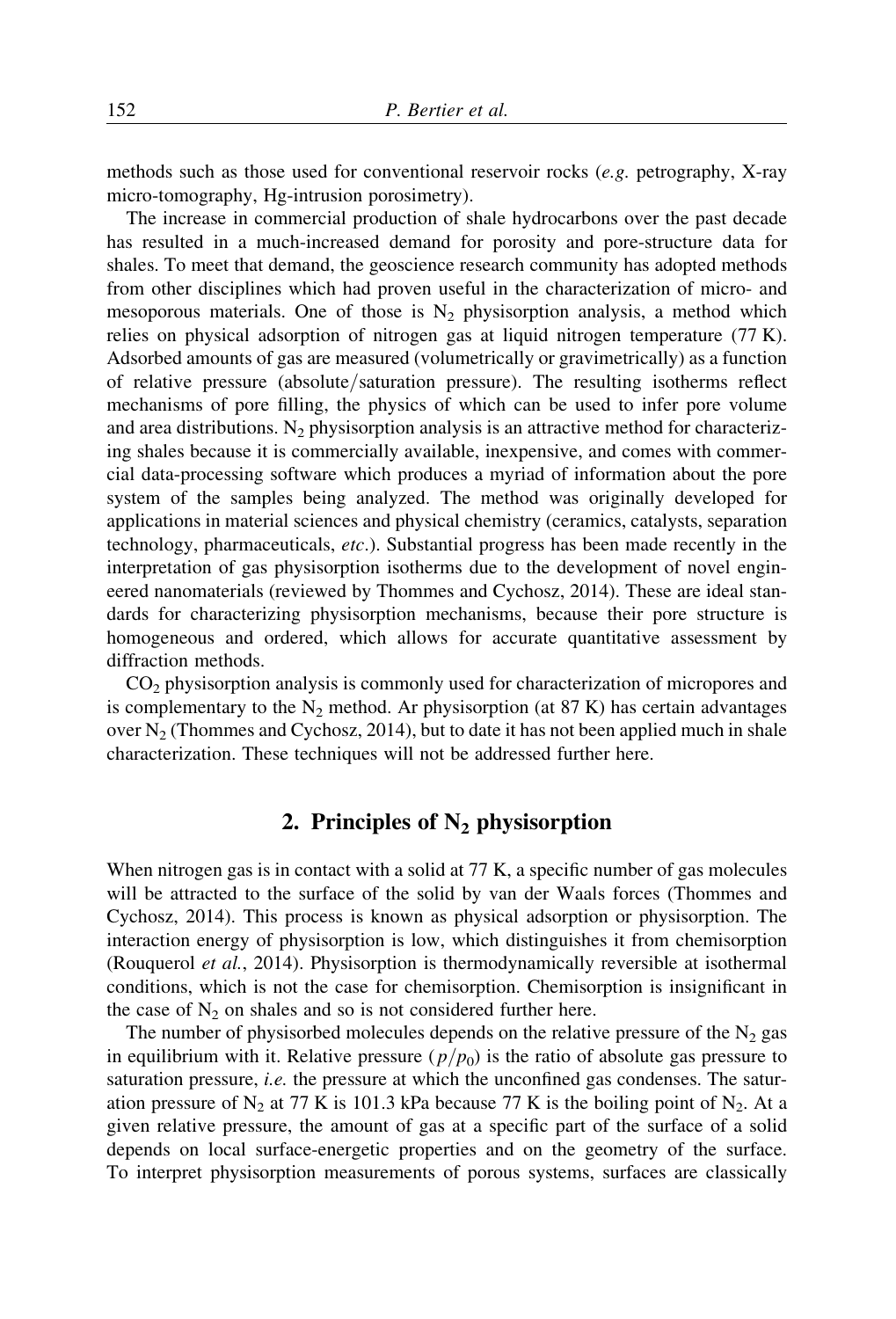assumed to be homogeneous, so the amount adsorbed at a specific relative pressure is determined by pore size/geometry. These two aspects are clearly intimately related, so assumptions have to be made about geometry to obtain pore size. The most common assumption is that of a cylindrical pore system. At low pressures  $(p/p_0)$  $<$ 0.2), micropores are filled with N<sub>2</sub>; as pressure increases mesopores fill; and from  $\sim p/p_0 = 0.96$ , macropores are filled. Theoretically, at  $p/p_0 = 1$  all pores are filled, but in practice this implies that the free space in the measurement cell is filled with  $N_2$ , so high relative pressures yield no relevant information (Rouquerol *et al.*, 2014). Specific relative pressure ranges are associated with specific adsorption mechanisms. Desorption of  $N_2$  occurs partly by different mechanisms. Physical models of these adsorption and desorption mechanisms constitute the basis for the interpretation of isotherms in terms of porosity and pore structure.

# 3. Data-processing methods and their applicability to shale samples

 $N_2$  physisorption isotherms hold a wealth of information about surface area and energy; only the theories used for the extraction of porosity and pore structure of shales will be addressed here.

The simplest way to extract porosity information from  $N_2$  isotherms is by use of Gurvich's rule (Rouquerol *et al.*, 2014) which states that the amount adsorbed at the limiting plateau of an isotherm is a measure of the total adsorption capacity, and to obtain the corresponding total pore volume, the adsorbate can be assumed to have the molar volume of the liquid at the operational temperature. Gurvich's rule was developed for mesoporous materials (Gurvich, 1915), restricting its applicability for micro- and macroporous materials such as shales. The presence of micropores results in inaccurate total pore volumes because of molecular sieving by smaller micropores and deviations from the liquid density in micropores (positive or negative, depending on the material) (Thommes, 2010). Isotherms of macroporous materials do not have limiting plateaus corresponding to the maximum adsorption capacity. The isotherms increase asymptotically toward  $p/p_0 = 1$ , which makes the Gurvich total pore volume very sensitive to the choice of the relative pressure point. This can be overcome pragmatically by assigning a pore diameter to the selected relative pressure  $(e.g.$  by use of the Kelvin equation), and reporting it together with the 'total' pore volume. Several papers on shales report Gurvich pore volumes for pore diameters below  $\sim$  0.35  $\mu$ m, corresponding to a relative pressure of  $\sim 0.995$  (e.g. Rexer et al., 2013; Mastalerz et al., 2013; Chen et al., 2014; Liu et al., 2015; Cao et al., 2015). The reported pore volumes are specific, *i.e.* in  $cm^3/g$ , while porosity is generally desired as a volume fraction. This implies that an extra measurement of grain density is required for which He-pycnometry data can be used, or a value calculated from the mineral composition of the sample, if available.

The Barrett-Joyner-Halenda (BJH, Barrett et al., 1951) method is used widely to calculate the pore-volume (and area) size distribution (PSD, i.e. the pore volume or surface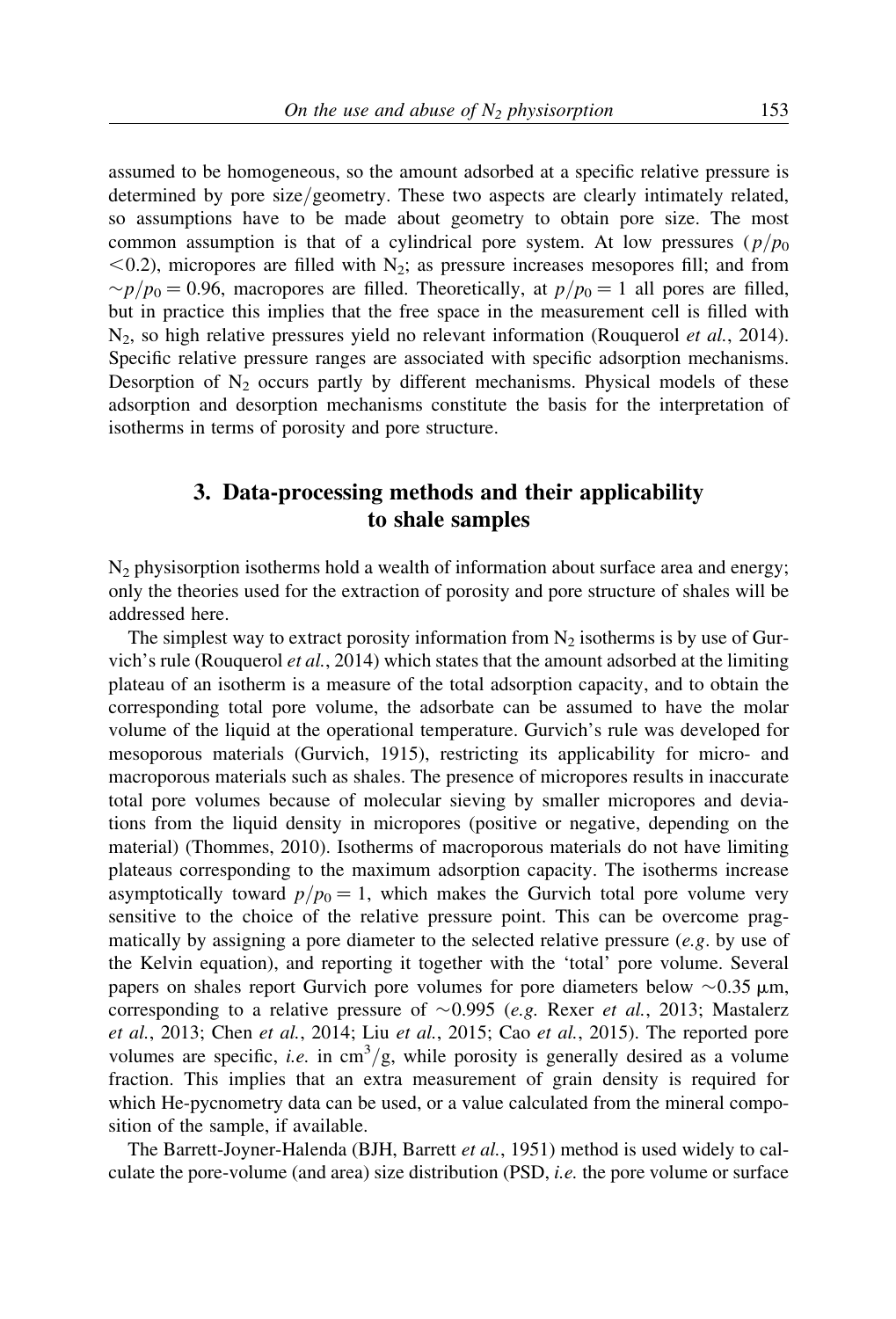area associated with each pore size range) of shales. This method relies on the Kelvin equation which describes the effect of surface curvature of a liquid – vapor meniscus on the vapor pressure and thus relates pore diameter to relative pressure. For practical use in  $N_2$  physisorption, unconnected cylindrical pore geometry is assumed, so the resulting PSD represents an equivalent capillary bundle, analogous to mercury intrusion porosimetry. Because the Kelvin equation describes capillary condensation phenomena, its relevance is restricted to the relative pressure range where those occur, i.e. to mesoand smaller macropores. The Kelvin radius is the radius of a meniscus, not the pore radius, because pore walls are lined with layer(s) of adsorbate before capillary condensation occurs. The BJH radius is, therefore, the sum of the Kelvin radius and the statistical thickness of the adsorbate layer. For smaller mesopores during adsorption, in particular, this statistical thickness (t) contributes substantially to the BJH radius. Several models are used to calculate  $t$  and these are based on measurements of nonporous reference materials and theoretical considerations. The Harkins-Jura equation, based on  $Al_2O_3$  (Harkins and Jura, 1944), has been suggested to be appropriate for analysis of shales (Kuila and Prasad, 2013). Comparison based on an extensive shale data set showed that the choice of the  $t$  model does not make a significant difference if the BJH theory is applied within the  $p/p_0$  where it is valid.

The range of validity of the BJH theory is a crucial issue, which, all too often, is ignored or misconceived by researchers working with shales. Firstly, adsorption and desorption in mesoporous materials such as shales, happen by different mechanisms. This is shown by pronounced hysteresis of the N<sub>2</sub> isotherms at  $p/p_0 > 0.42$ . During adsorption, pores fill gradually by molecules adsorbing in layers of increasing thickness on pore walls. In the course of desorption, the same pores empty by withdrawing menisci at the gas –liquid interface. This is an oversimplification, but it illustrates the concepts. Both isotherm branches can be used to obtain BJH PSD, but they yield different information. Research on engineered materials containing spherical pores with cylindrical throats, for example, showed that desorption is determined by throats, while adsorption holds information on the pore bodies (Thommes, 2010). For complex systems of pores, covering broad ranges of diameters and shapes, randomly organized in networks as in shales, the explanation of the difference between adsorption and desorption data is less trivial but must be considered in the interpretation of the PSD.

The menisci controlling desorption become unstable at  $p/p_0 = 0.42$  for N<sub>2</sub> at 77 K. This is classically considered as an inherent property of the fluid (and  $T$ , the 'tensile strength effect,' Groen *et al.*, 2003) but was recently shown to depend to some extent on pore size (Thommes et al., 2006; Rasmussen et al., 2010). The forced closure of the hysteresis loop at  $p/p_0 = 0.42$  produces an artefact in BJH PSD, *i.e.* a spike or steep slope at  $\sim$ 3.8 nm in differential and cumulative distributions, respectively. This artefact makes up a substantial part of the pore volume of shales. Though this is well established, recent papers on shales often interpret it as a rock property (e.g. Olabode and Radonjic, 2014; Cao et al., 2015; Tang et al., 2015). Adsorption data are not affected by this artefact, but are subject to other issues. Studies on engineered materials showed that BJH underestimates the pore size by up to 20– 30% for mesopores which are  $\leq$ 10 nm in size (Thommes, 2004).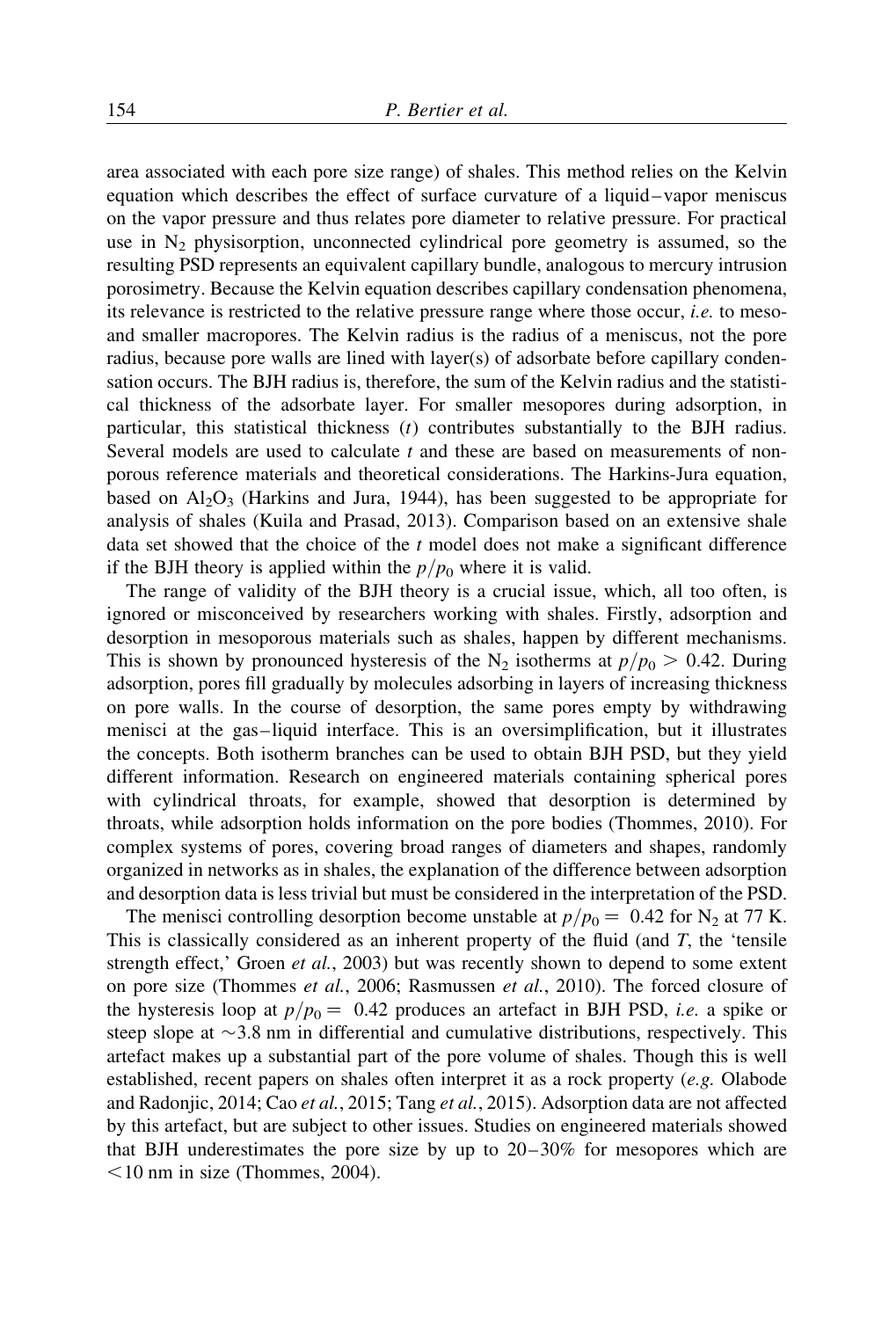The most advanced and accurate methods to analyze pore structures from physisorption data are based on density functional theory (DFT) or Monte Carlo simulations of molecular dynamics (MC) (for reviews, see Thommes, 2010 or Rouquerol et al., 2014). The DFT or MC is used to calculate the pressure dependency of density profiles for  $N<sub>2</sub>$  confined in pores with specific geometries in specific solids. This enables calculation of reference isotherms for specific pore systems. By varying pore-size parameters, these calculated isotherms are fitted iteratively to measured data. This procedure was shown to produce excellent results for engineered materials. For those, pore-size and geometry parameters can be constrained sufficiently to obtain unique fits. For compositionally heterogeneous materials with complex pore systems, such as shales, this is not the case. Experimental data can be fitted perfectly, but the results are unreliable. At present, none of the available kernels (gas-solid-geometry models) is suitable for (organic-rich) shales. Despite warnings from developers against application of their kernels for systems other than those for which they were designed, many geoscientists seem to interpret the numbers produced without much consideration. Fortunately, new and more complex kernels are being released at an increasing pace, and it is likely that in the near future DFT-MC models suitable for shale analysis will be developed.

## 4. The conundrum of low-pressure hysteresis

Several recent physisorption studies on shales report  $N_2$  isotherms displaying a hysteresis at  $p/p_0 < 0.42$ , but none has addressed it specifically in adequate detail (e.g. Kuila and Prasad, 2013; Mastalerz et al., 2013; Chen and Xiao, 2014; Cao et al., 2015). Handbooks are quite clear about low-pressure hysteresis (LPH): any hysteresis below this pressure violates the thermodynamics of equilibrium physisorption, and should, therefore, be related to chemisorption, structural deformation of the sample, or lack of thermodynamic equilibrium (Rouquerol et al., 2014). In all of those cases, physisorption-based theories are invalid. Systematic analyses of the present shale sample set showed that this LPH is most common for mature black shales, and is perfectly reproducible. The latter implies that chemisorption and deformation can be excluded.

The lack of an equilibrium hypothesis was tested and confirmed by systematic physisorption measurements with different equilibration times, on a shale sample (200 – 400  $\mu$ m particle-size fraction) showing substantial LPH (Figure 1a). N<sub>2</sub> physisorption isotherms were measured with different equilibration criteria. Equilibrium was assumed when the pressure change per equilibration time interval was  $\leq 0.01\%$  of the average pressure during this interval. Equilibration time intervals were between 10 and 60 s (total isotherm measurement times  $= 8-40$  h). These results show that even at very long equilibration times the hysteresis loop does not close at low pressures. Longer equilibration times resulted in larger amounts adsorbed for both the adsorption and desorption branches over the entire relative pressure range. For one isotherm (Figure 1a: orange, 20 s equilibration time) 50 closely spaced data points between 0.30 and 0.31 were recorded during adsorption and desorption, which implies that the sample was kept at relatively constant pressure for 7 h during adsorption and 4 h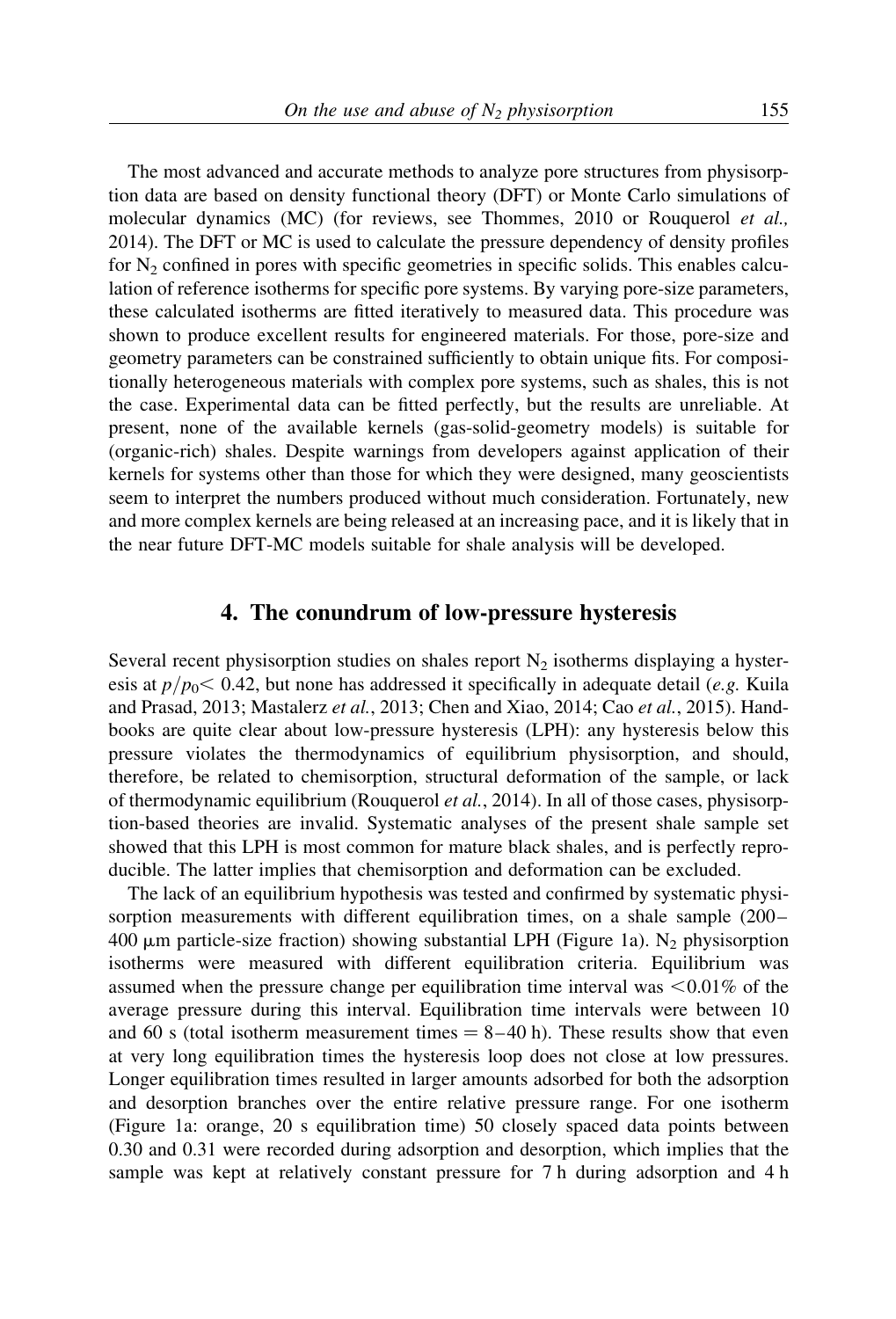

**Figure 1.** (a) N<sub>2</sub> physisorption isotherms of a shale sample (200–400  $\mu$ m fraction), displaying substantial low-pressure hysteresis, measured with different equilibration criteria. Equilibration time intervals were between 10 and 60 s (total isotherm measurement times: 8 –40 h). These results show that even at very long equilibration times the hysteresis loop does not close at low pressures which confirms that shale samples displaying low-pressure hysteresis do not attain sorption equilibrium during measurement. (b) Amount adsorbed as a function of time, measured (circles) at constant relative pressure, on the aliquot of shale from Figure 1a. The lines are fits to the data points, of the analytical solution of Fick's Law (100 summation terms), for diffusion into a sphere ( $r = 150 \mu m$ ), for which the effective diffusion coefficients (D) obtained are displayed. The low values for D over the entire relative pressure ranges suggest strong diffusion control on the adsorption process.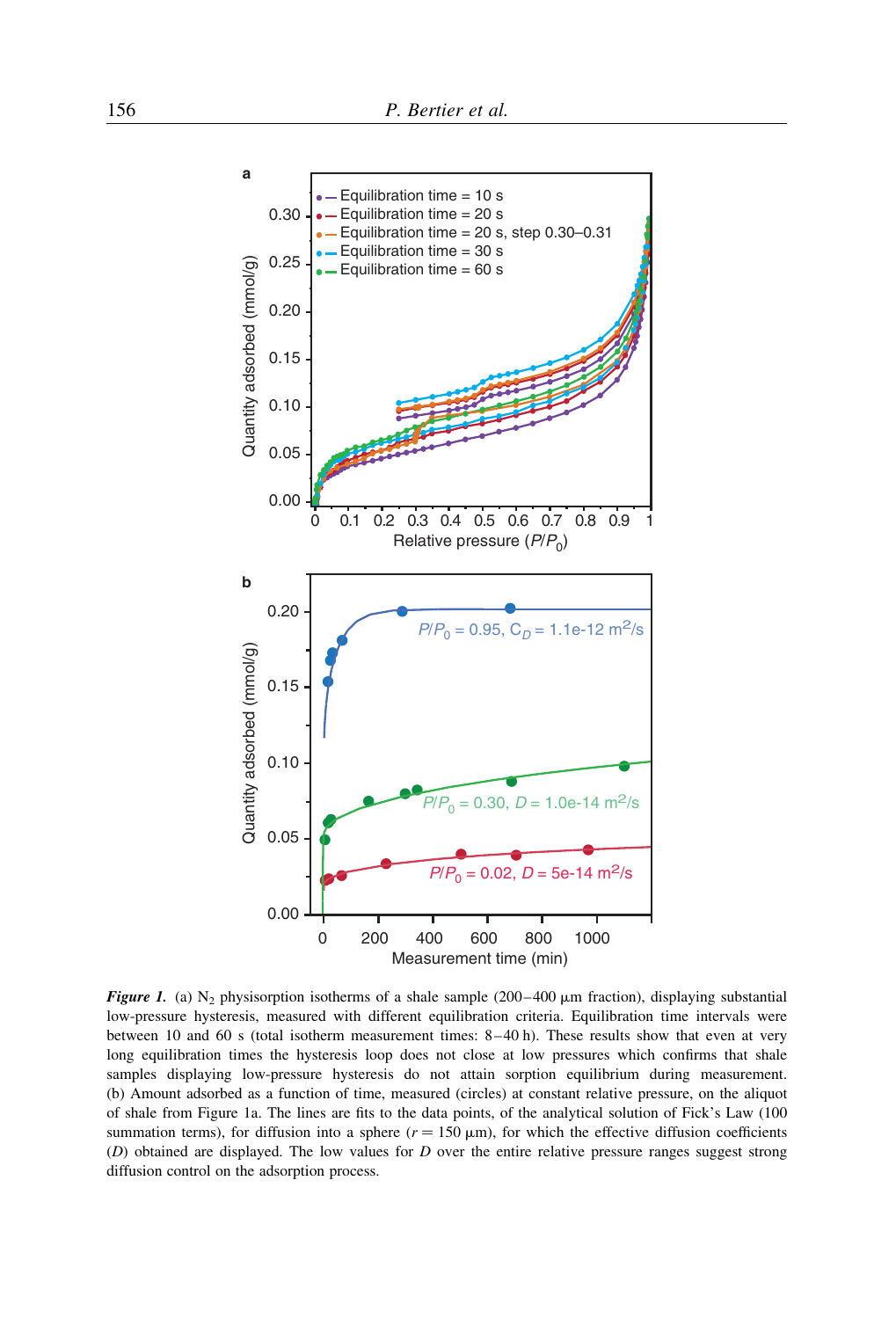during desorption. The adsorption branch shows a pronounced step in this  $p/p_0$  range, while desorption is unaffected. These findings confirm that shale samples displaying LPH do not attain sorption equilibrium within reasonable measurement times.

The amount of  $N_2$  adsorbed is very time dependent for samples displaying LPH. The relation between amount adsorbed at constant relative pressure and time was fitted by Fick's second law for diffusion into a sphere (Crank, 1975), yielding low, but reasonable, effective diffusion coefficients  $(10^{-14} - 10^{-12} \text{ m}^2/\text{s})$  for N<sub>2</sub> in shales at 77 K (Figure 1b).

These results imply that either a substantial amount of pore volume is present in ultramicropores in which  $N_2$  diffusion is very slow, or that part of the pore volume is only accessible through very small such pores. In practice this implies that the pore volume of shales displaying LPH could be substantially underestimated.

## 5. Comparison of results from  $N_2$  physisorption with those from other methods

#### 5.1. Materials and methods

Porosity and PSD results from  $N_2$  physisorption were compared with results from He-pycnometry, Hg-intrusion porosimetry, water saturation, and small-angle neutron scattering for a set of nine samples of Opalinus Clay (Figure 2). These were taken from a 2 m section of homogeneous core from the Mont Terri laboratory (Switzerland). Mineral quantification was performed by Rietveld refinement, using the Profex-BGMN software (Doebelin and Kleeberg, 2015), of X-ray diffraction (Huber MC9300, HUBER Diffraktionstechnik GmbH & Co. KG, Rimsting, Germany) patterns recorded on randomly oriented bulk samples. X-ray fluorescence spectrometry (Spectro XLab2000, SPECTRO Analytical Instruments GmbH, Kleve, Germany) was used for bulk chemical analysis of the major and minor elemental compositions. In addition, the cationexchange capacities of the samples were measured by photospectrometric determination of the CuTrien uptake of crushed samples in suspension. Details of these characterization methods and data were given by Amann-Hildenbrand et al. (2015). Mineralogical and chemical analysis confirmed the low heterogeneity of the sample set.

He-pycnometry, Hg-intrusion, and water-saturation methodologies were listed by Amann-Hildenbrand *et al.* (2015); small angle neutron scattering (SANS) measurement conditions were identical to those of Kampman *et al.* (2016). The pore-size ranges of the applied methods accessed are summarized in Figure 2.

N2 physisorption analysis was performed using a Micromeritics Gemini VII 2390t device (Micromeritics Instrument Corporation, Norcross, Georgia, USA), by means of the static volumetric method, in a liquid  $N_2$  bath. A crushed fraction of 63–  $400 \mu m$ , prepared manually in a mortar with minimal use of energy to avoid strain, was measured. The samples were outgassed at  $130^{\circ}$ C below 3 Pa for  $>24$  h. Adsorption was measured at 42 relative pressure steps between 0.001 and 0.995 and desorption at 29 relative pressure points between 0.995 and 0.1. The nitrogen saturation pressure  $(p_0)$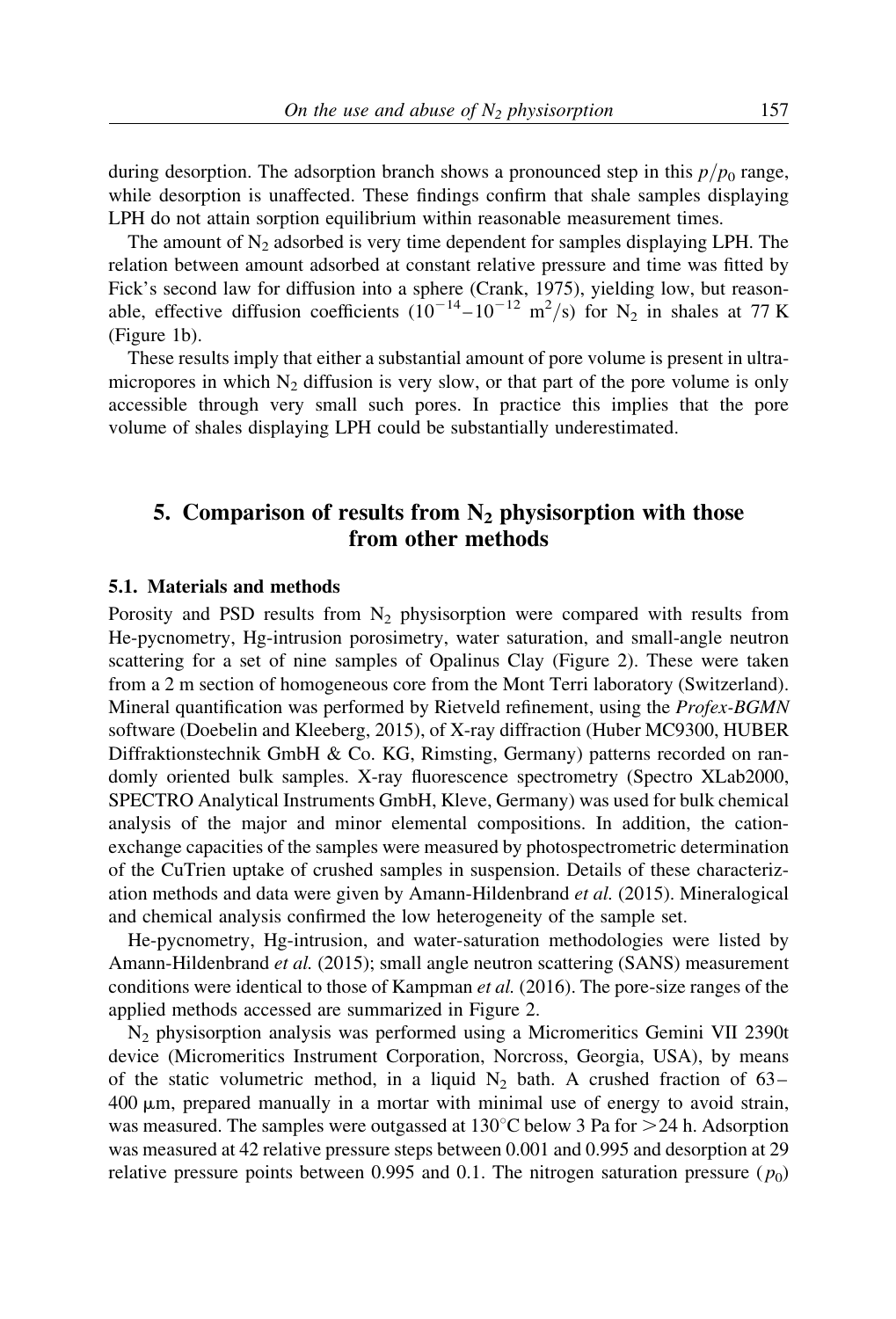

**Figure 2.** Comparison of the average porosities (vol.%,  $\pm$  2 standard deviations) of nine Opalinus Clay samples (Mont Terri, Switzerland) measured by combined Small-angle neutron scattering–ultra-small-angle neutron scattering (SANS-USANS), He-pycnometry, Archimedes' method (water saturation),  $N_2$  physisorption (Gurvich pore volume, max. pore diameter =  $0.35 \mu m$ ), and Hg-intrusion porosimetry (with or without correction for surface roughness, see Amann-Hildenbrand et al., 2015). These samples were taken from a 2 m long, homogeneous section of core. The mineralogy and chemical composition were presented by Amann-Hildenbrand et al. (2015).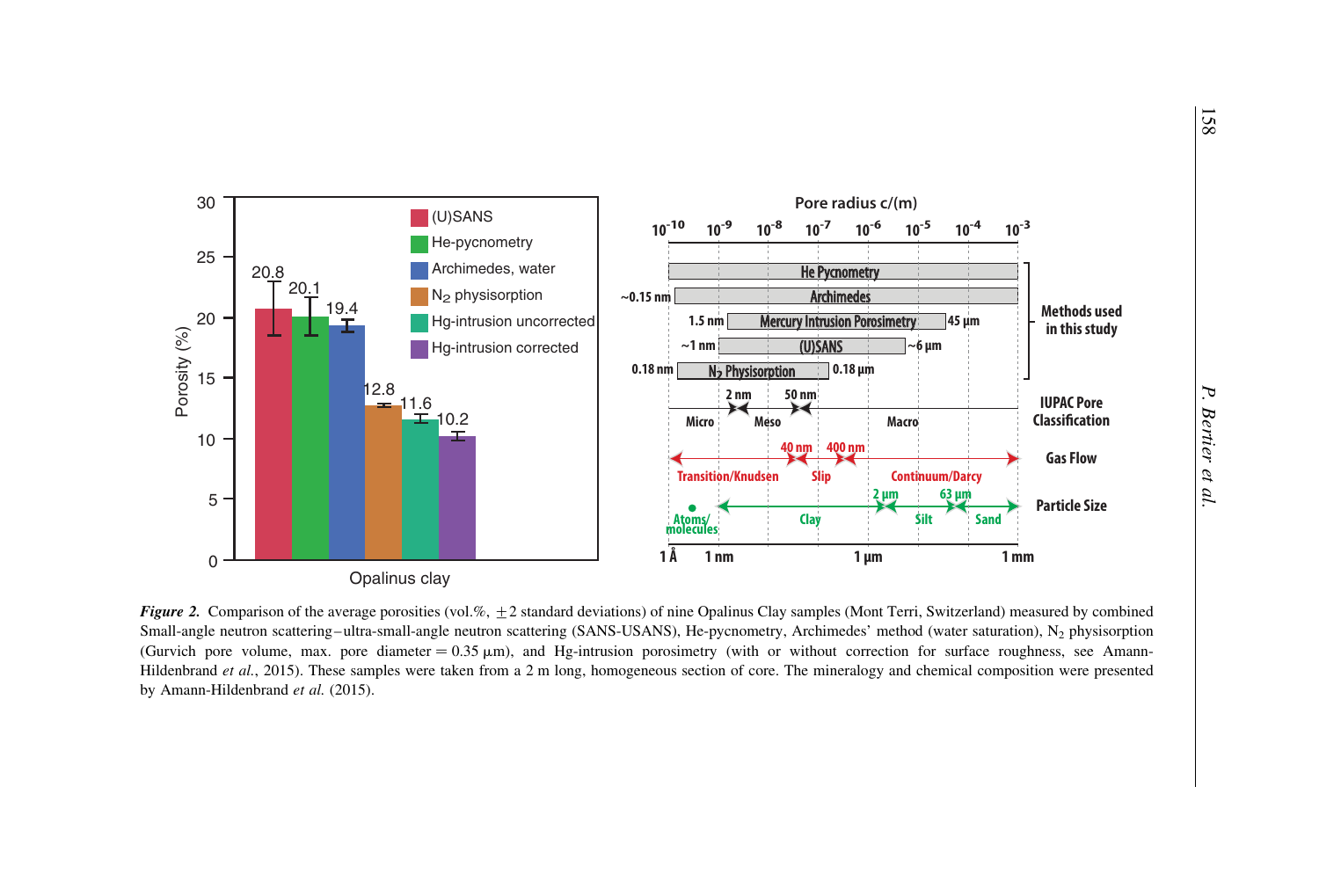was determined separately for each relative pressure point. Sorbate-sorbent equilibrium was assumed when the pressure change over a 10 s interval was  $\leq 0.01\%$  of the average pressure during the latter interval. Gurvich pore volumes were calculated from the  $p/p_0$ point at 0.995 (BJH diameter of  $\sim$ 0.35  $\mu$ m) assuming liquid nitrogen density (28.8 mol/L). Porosities were calculated from specific pore volumes using the grain density from He-pycnometry.

## 6. Results

The average porosity of the nine samples studied, and its variability over the sample set, are summarized in Figure 2, for each of the porosimetric techniques applied. The results of  $N_2$  porosity data are between 40 and 60% of the He-pycnometry values. Helium, as a very small molecule with low affinity for solids, is likely to access all pores during pycnometry, which is not the case for  $N_2$ . Water saturation yielded porosities similar to He-pycnometry for samples saturated under confinement in a triaxial cell. The samples studied contain swelling clays (illite-smectite mixed-layer clays) but have small cation exchange capacities (150  $\mu$ mol/g). No substantial swelling due to water saturation was observed. Total porosity values from Hg-porosimetry are smaller than the  $N_2$  data for all samples, though the method accesses a broader range of pore sizes  $(1.5 \text{ nm} - 45 \text{ }\mu\text{m})$ . This might be due to compression of the samples at the high isotropic pressure applied during measurement (Clarkson et al., 2013). (U)SANS data, covering a pore-size range of 2 nm to 10  $\mu$ m, correspond well to He-pycnometry. Pore-size distribution data from neutron scattering are in fair agreement with those from  $N_2$ , while Hg-intrusion gave very different PSD values, in the pore-size range of overlap.

This unique data set of shale porosities from different measurement techniques shows clearly that although the individual techniques are reasonably precise, the accuracy of porosity measurements is problematic. The inaccuracy is related partly to the different pore-size ranges assessed by the specific methods, yet this does not explain all of the differences quantitatively.

#### 7. Summary and conclusions

N2 physisorption is a useful technique in the analysis of the pore structure of shales and mudrocks, but the results should be interpreted with caution:

- (1) Gurvich total pore volumes do not represent the total porosity of shales because  $N_2$  physisorption does not yield information about pores larger than  $\sim$ 0.35  $\mu$ m and the density of  $N_2$  in micropores differs from that of liquid  $N_2$  at 77 K.
- (2) Barrett-Joyner-Halenda (BJH) pore-size distributions from desorption isotherms represent pore-throat sizes and should not be used for pores smaller than 4 nm, due to artefacts related to the forced closure of capillary hysteresis loops. Poresize distributions from adsorption isotherms give information about pore bodies. BJH data underestimate substantially the volumes of pores of  $\leq 10$  nm in size.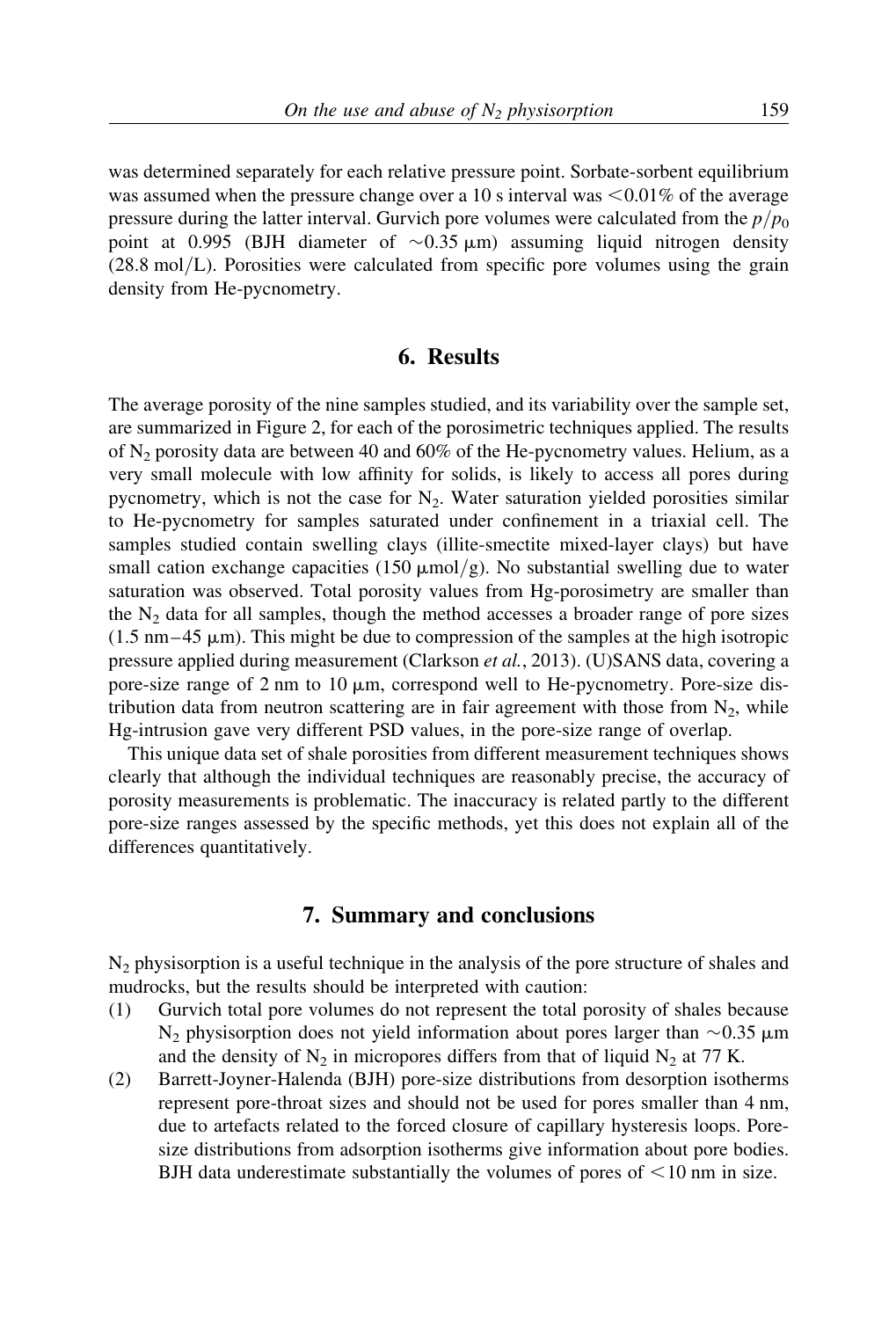- (3) Low-pressure hysteresis observed mainly for organic-rich shales is related to incomplete equilibration during measurements, due to slow diffusion in small micropores and restricted access to significant fractions of pore volume through micropores. Inversion of isotherms displaying low-pressure hysteresis gives inaccurate information on pore structures.
- (4) Gurvich pore volumes for pores smaller than 0.35  $\mu$ m, calculated from N<sub>2</sub> physisorption on a set of Opalinus Clay samples, correspond to  $40-60\%$  of the values of porosity from He-pycnometry, neutron scattering, and water saturation. Hg-intrusion total porosities are lower than  $N_2$  physisorption values. Pore-size distributions using BJH correspond fairly well to those from neutron scattering, but differ substantially from Hg-intrusion.

## Acknowledgments

Guest editor: Reiner Dohrmann

The authors and editors are grateful to anonymous reviewers who offered very helpful input and suggestions. A list of all reviewers is given at the end of the Preface for this volume.

## References

- Amann-Hildenbrand, A., Krooss, B.M., Busch, A., and Bertier, P. (2015) Laboratory testing procedure for CO<sub>2</sub> capillary entry. Pp. 355–384 in: Carbon Dioxide Capture for Storage in Deep Geological Formations, Vol. 4 (K.F. Gerdes, editor). CPL Press and BPCNAI.
- Barrett, E.P., Joyner, L.G., and Halenda, P.P. (1951) The determination of pore volume and area distributions in porous substances. I. Computations from nitrogen isotherms. Journal of the American Chemical Society, 73, 373– 380.
- Cao, T., Song, Z., Wang, S., and Xia, J. (2015) A comparative study of the specific surface area and pore structure of different shales and their kerogens. Science China Earth Sciences, 58, 510-522.
- Chen, J. and Xiao, X. (2014) Evolution of nanoporosity in organic-rich shales during thermal maturation. Fuel, 129, 173– 181.
- Chen, Y., Wei, L., Mastalerz, M., and Schimmelmann, A. (2014) The effect of analytical particle size on gas adsorption porosimetry of shale. International Journal of Coal Geology, 138, 103-112.
- Clarkson, C.R., Solano, N., Bustin, R.M., Bustin, A.M.M., Chalmers, G.R.L., He, L., Melnichenko, Y.B., Radlin´ski, A.P., and Blach, T.P. (2013) Pore structure characterization of North American shale gas reservoirs using USANS/SANS, gas adsorption, and mercury intrusion. Fuel, 103, 606-616.
- Crank, J. (1975) The Mathematics of Diffusion, 2nd edition. Clarendon Press, Oxford, UK, 414 pp.
- Doebelin, N. and Kleeberg, R. (2015) Profex: a graphical user interface for the Rietveld refinement program BGMN. Journal of Applied Crystallography, 48, 1573– 1580.
- Groen, J.C., Peffer, L.A., and Pérez-Ramírez, J. (2003) Pore size determination in modified micro- and mesoporous materials: Pitfalls and limitations in gas adsorption data analysis. Microporous and Mesoporous Materials,  $60$ ,  $1-17$ .
- Gurvich, L.G. (1915) On the physico-chemical force of attraction. Journal of the Physical and Chemical Society of Russia, 47, 805-827 (in Russian).
- Harkins, W.D. and Jura, G. (1944) Surfaces of solids. XIII. A vapor adsorption method for the determination of the area of a solid without the assumption of a molecular area, and the areas occupied by nitrogen and other molecules on the surface of a solid. Journal of the American Chemical Society, 66, 1366–1373.